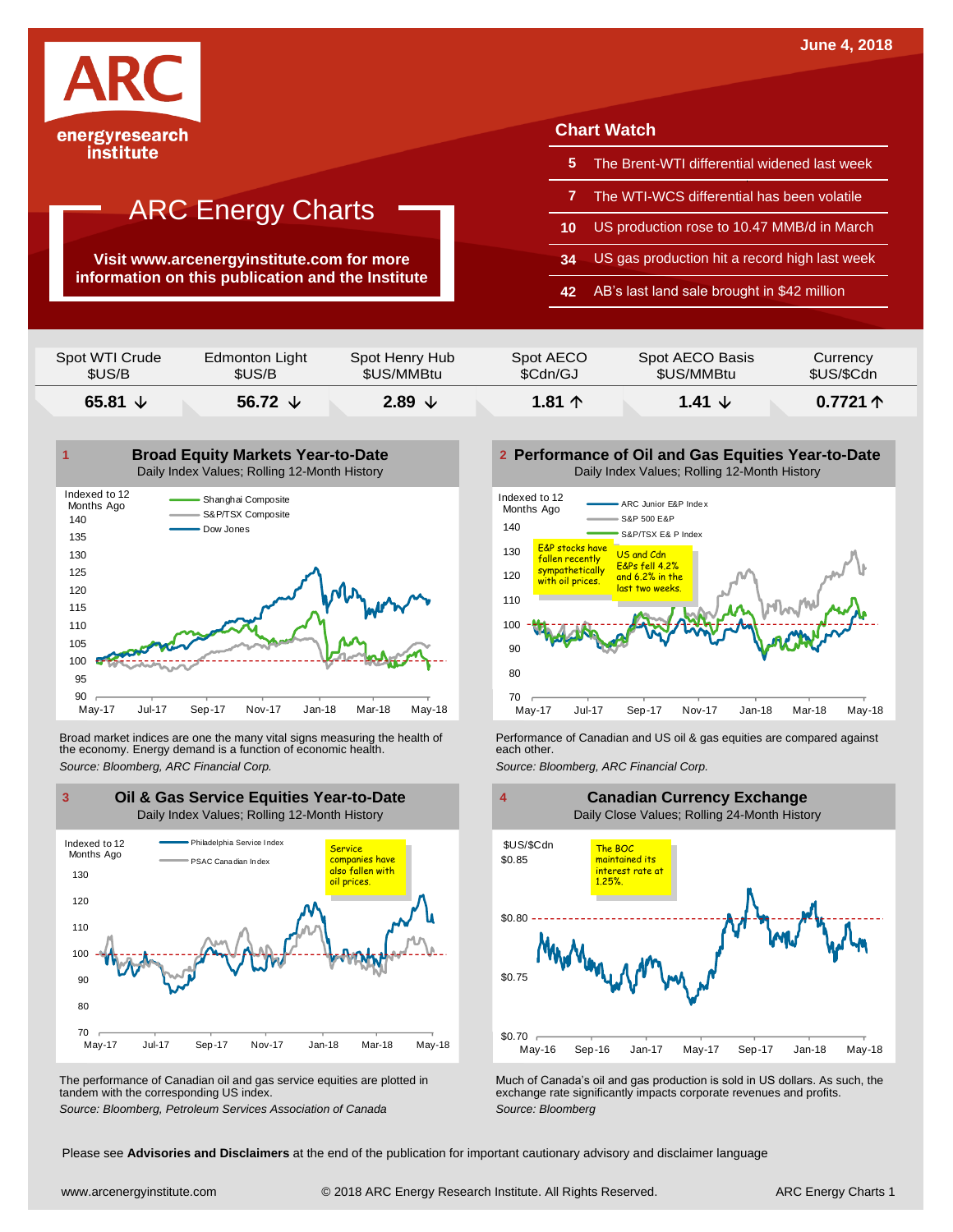**Crude Oil**



#### **WTI Crude Oil Price and Differential to Brent** Near-Month WTI and Brent Differential; Rolling 12-Month History **5**



North American crude oil prices can sometimes disconnect from global prices depending on regional supply and demand dynamics. *Source: Bloomberg*

#### **Canadian Heavy Oil Price Differential to WTI 7 8** Western Canadian Select (WCS) Differential; Rolling 12-Month History



The differential should reflect quality differences and transportation costs. Greater discounts can result from infrastructure or refinery outages. *Source: Bloomberg*



As pipeline capacity becomes more constricted, shipments of petroleum products (especially crude oil) are expected to rise. *Source: Canadian National Railway, Canadian Pacific Railway*



Forward prices for WTI are plotted against months in the calendar year. Years are distinguished by color and symbol coding. *Source: Bloomberg*

#### **Canadian Light Crude Oil Price Differential to WTI** WTI and Edmonton Light differential; Rolling 12-Month History



The differential should reflect the transportation cost from Alberta to Cushing. Greater discounts can result from infrastructure or refinery outages. *Source: Bloomberg*



The advancement of drilling and completion methods boosted US crude oil production, prior to the downturn in prices.

*Source: Bloomberg, U.S. Energy Information Administration*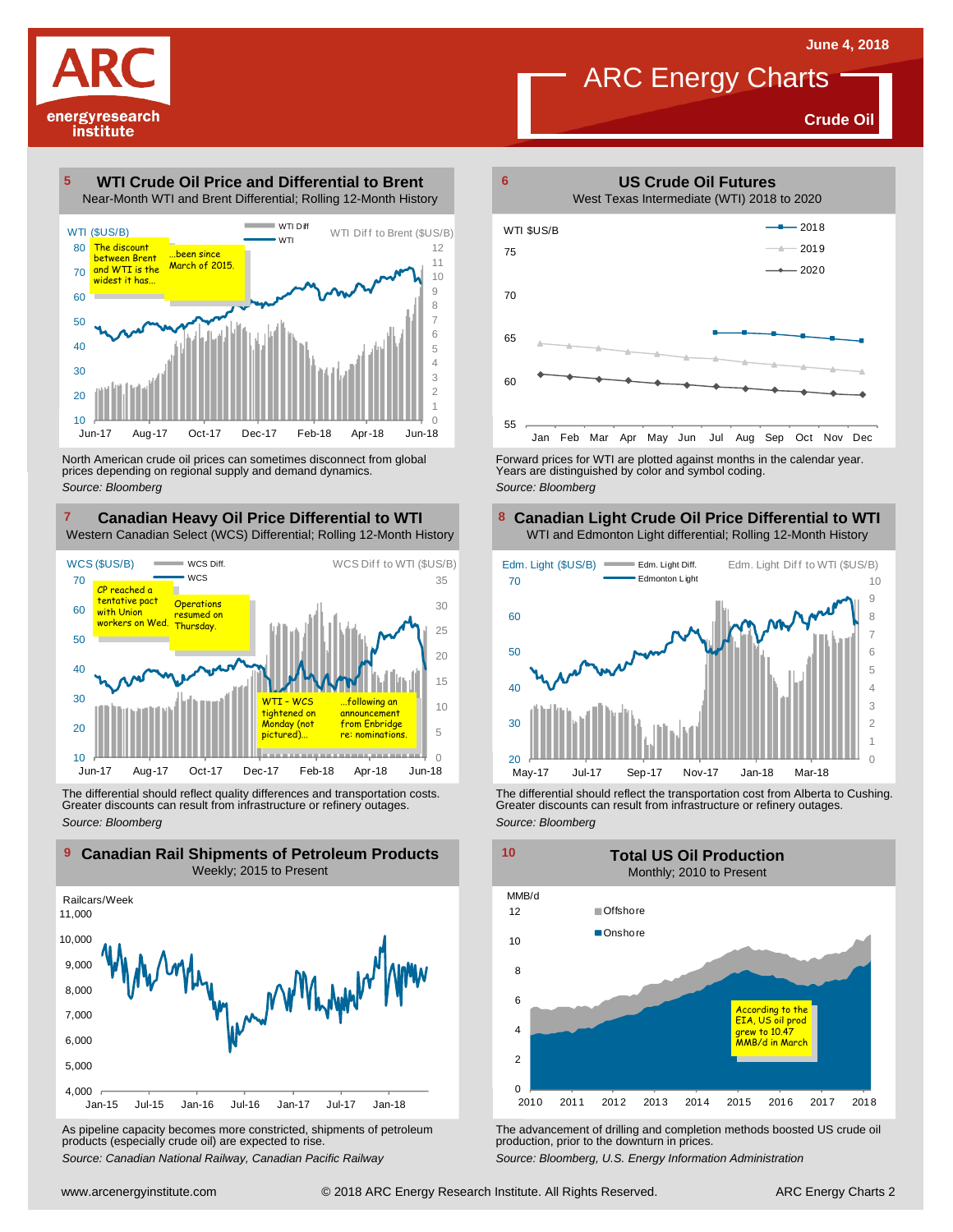# energyresearch institute



Most of Canada's oil production comes from Alberta; split between oil sands and conventional production. Most of Canada's oil production comes from Alberta; split between oil **Source:** OPEC's production levels relative to its sustainable and spare capacity<br>
Source: Alberta *Energy Regulator*<br>
Source: Petroleum Intelligence We



Negative numbers indicate a global crude shortfall, while positive numbers indicate an oversupply.

*Source: International Energy Agency*



Crude oil imports from Canada are taking market share from overseas imports.





influences global crude prices.

*Source: Petroleum Intelligence Weekly*



This represents the relative bullishness of money managers on the price of oil in the United States.

*Source: Bloomberg, U.S. Commodity Futures Trading Commission*

#### **16 US Exports of Crude Oil and Refined Products** Weekly Data; 2013 to Present



Um-13 Jan-14 Jan-15 Jan-16 Jan-17 Jan-18<br>
Crude oil imports from Canada are taking market share from overseas<br>
Source: U.S. Energy Information Administration<br>
Source: U.S. Energy Information Administration<br>
Www.arcenergyin Crude oil imports from Canada are taking market share from overseas<br>
imports.<br>
Source: U.S. Energy Information Administration<br>
Source: U.S. Energy Information Administration<br>
Source: U.S. Energy Information Administration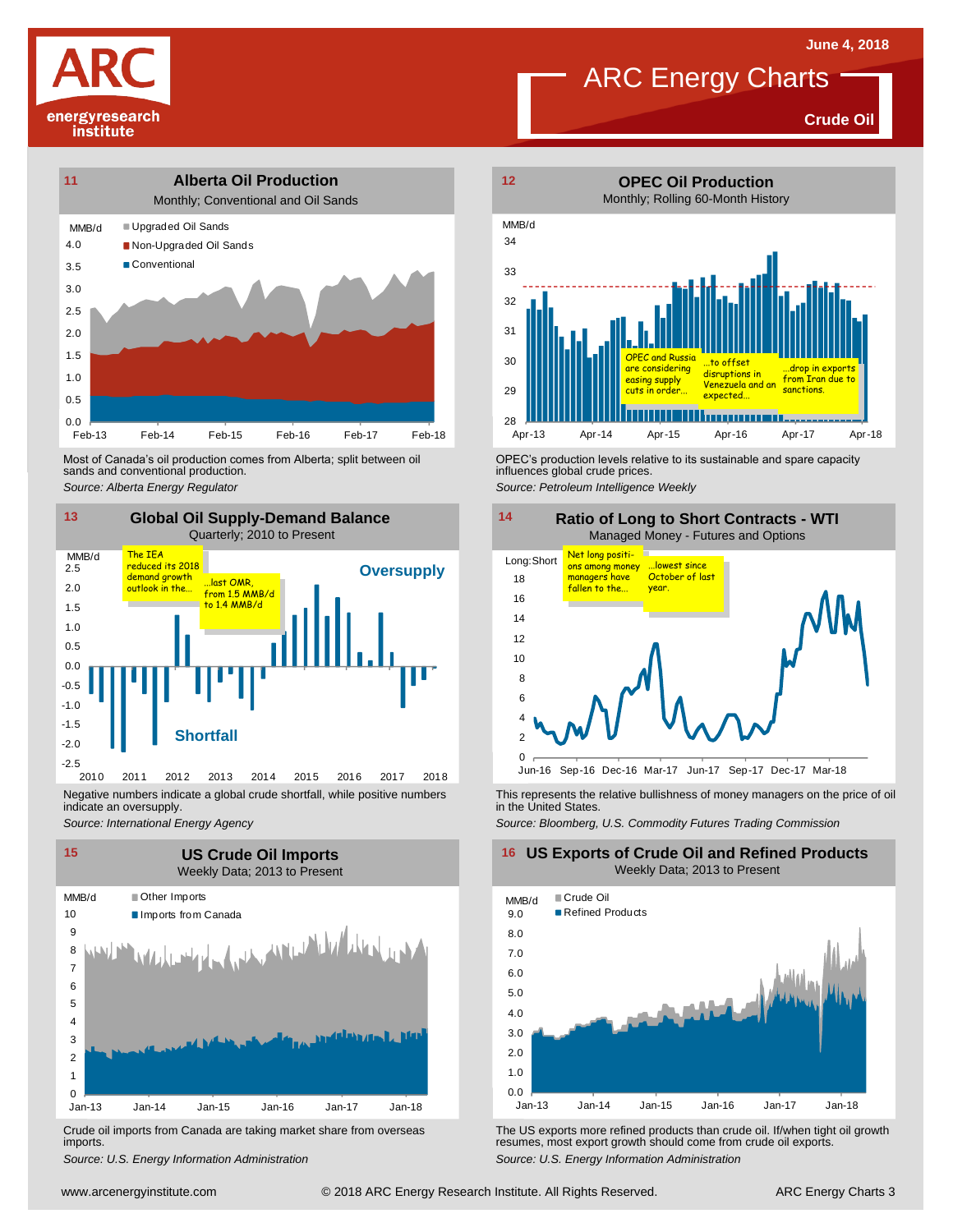**Crude Oil**







Jan Feb Mar Apr May Jun Jul Aug Sep Oct Nov Dec Refinery utilization rates change the supply of refined products, impacting price. Utilization for the current year is blue.



Tracking US oil drilling by major play provides insight into the composition of US oil supply and growth trends.



#### **US Motor Gasoline Consumption** Historical Tracks and Current Year Levels



Refinery utilization rates change the supply of refined products, impacting<br>
price. Utilization for the current year is blue.<br>
Source: U.S. Energy Information Administration<br>
Source: U.S. Energy Information Administration<br>



Tracking US oil drilling by major play provides insight into the composition of<br>US oil supply and growth trends.<br>Source: Baker Hughes<br>Source: Baker Hughes

**Daily NGL Prices as a % of Edmonton Light** Propane & Butane Spot Prices at Edmonton, AB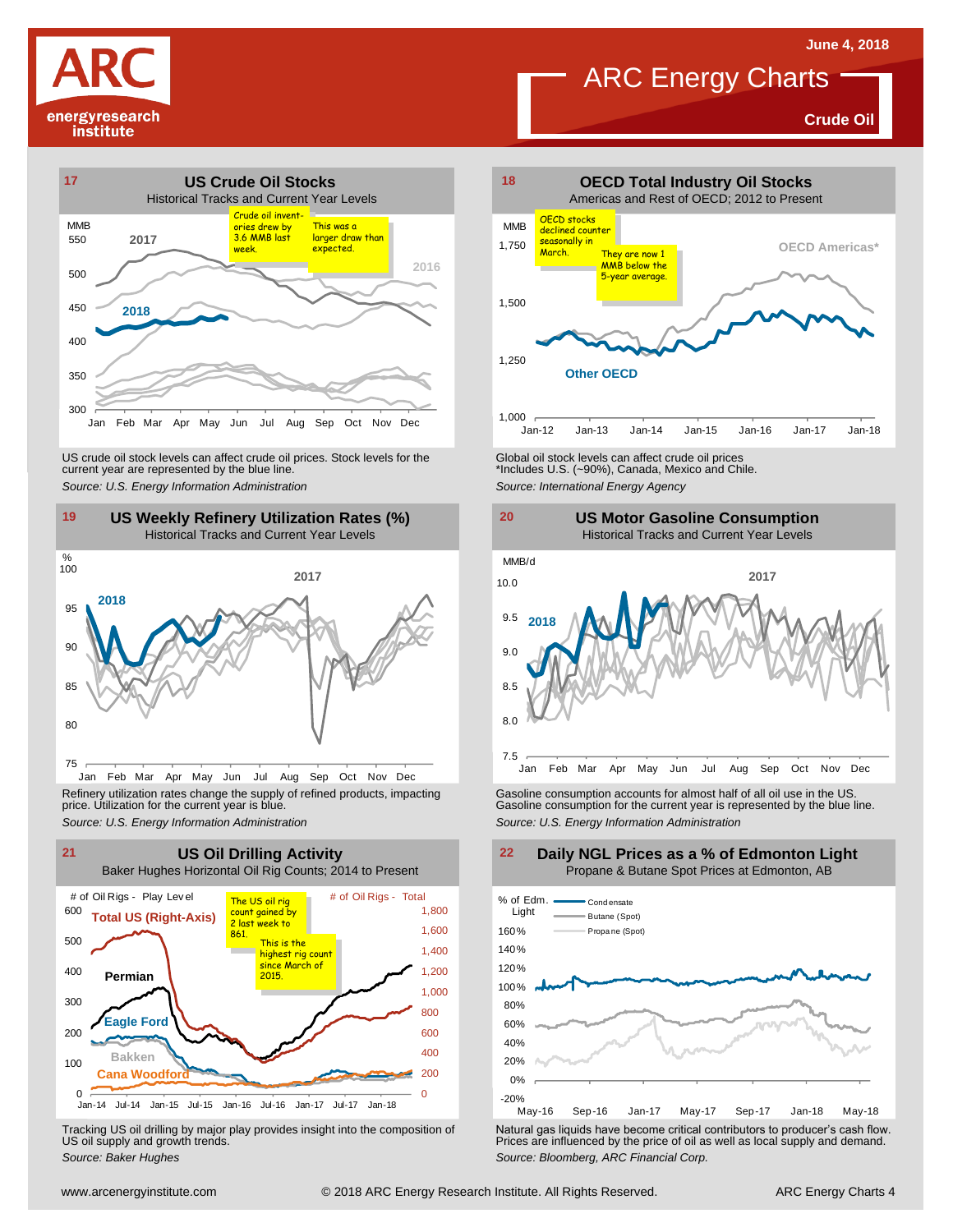**Natural Gas**



energyresearch institute

> Near-month prices at AECO track Henry Hub prices, the exchange rate and the cost of transportation. Local factors can also affect price. *Source: Bloomberg*



This represents the relative bullishness of money managers on the price of Facco forward prices mimic Henry Hub futures plus a differential<br>natural gas in the United States.<br>Source: U.S. Commodity Futures Trading Commissio natural gas in the United States.



International natural gas prices strongly impact the economics of proposed LNG projects.

*Source: Bloomberg, Japanese Ministry of Economy, Trade and Industry*



Forward contract prices are plotted against months in the calendar year.<br>Years are distinguished by color and symbol coding. *Source: Bloomberg*



*Source: Bloomberg*

### **US Coal and Natural Gas Power Generation Cost** Converted to a \$/MWh Equivalent



This graph illustrates when it may be economic to begin coal-gas switching in power generation. Average power plant efficiencies are assumed. *Source: Bloomberg*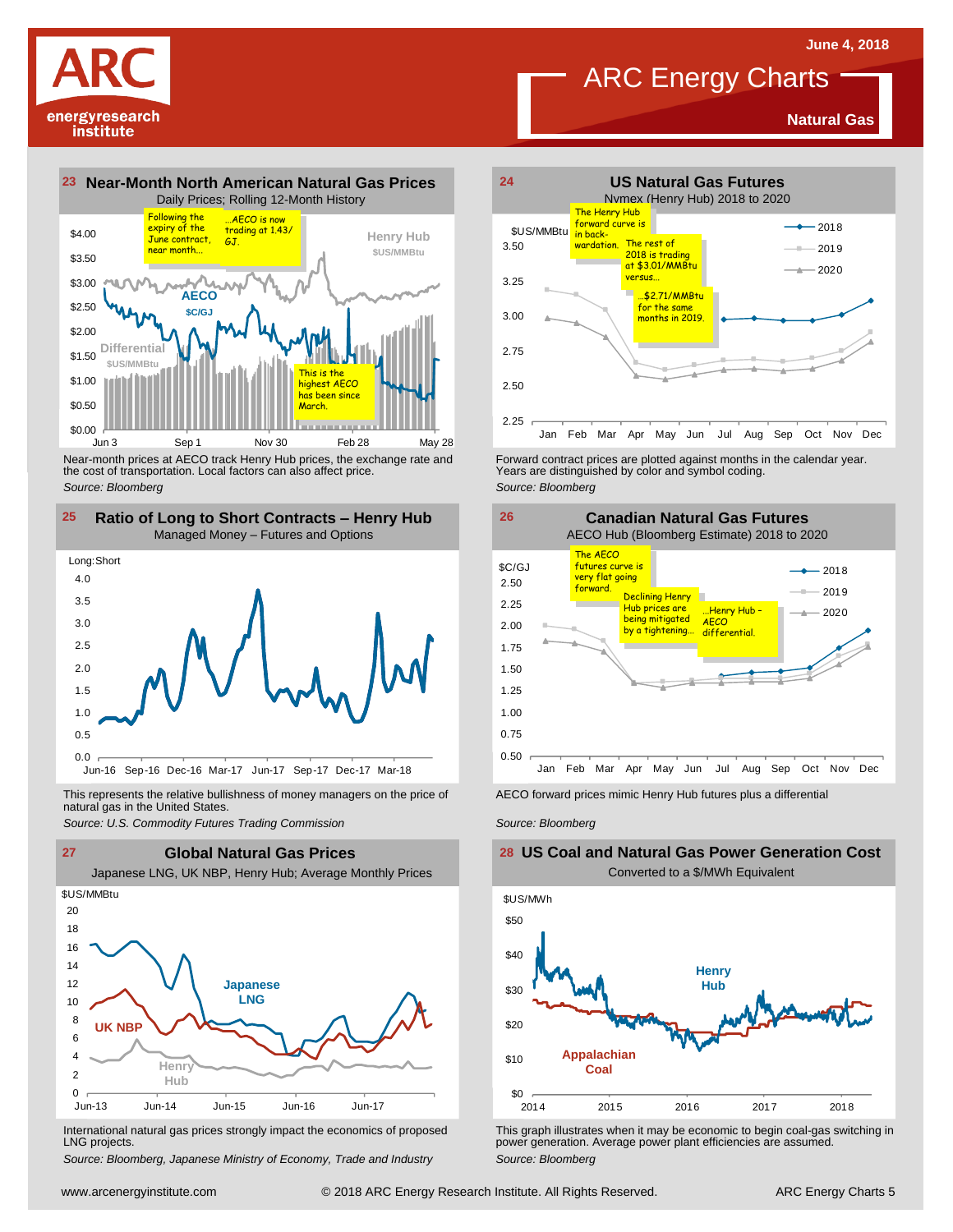



**Natural Gas**



North America has an integrated natural gas market. Prices are determined by regional supply and demand, and pipeline flows. *Source: Bloomberg*



The ability of gas producers to move gas out of the WCSB to eastern markets and the US is <sup>a</sup> major factor in local natural gas prices.



The ability of gas producers to move gas out of the WCSB to eastern<br>
markets and the US is a major factor in local natural gas prices.<br>
Source: Various Pipeline Companies<br>
Source: Bentek<br>
Source: Bentek<br>
Source: Bentek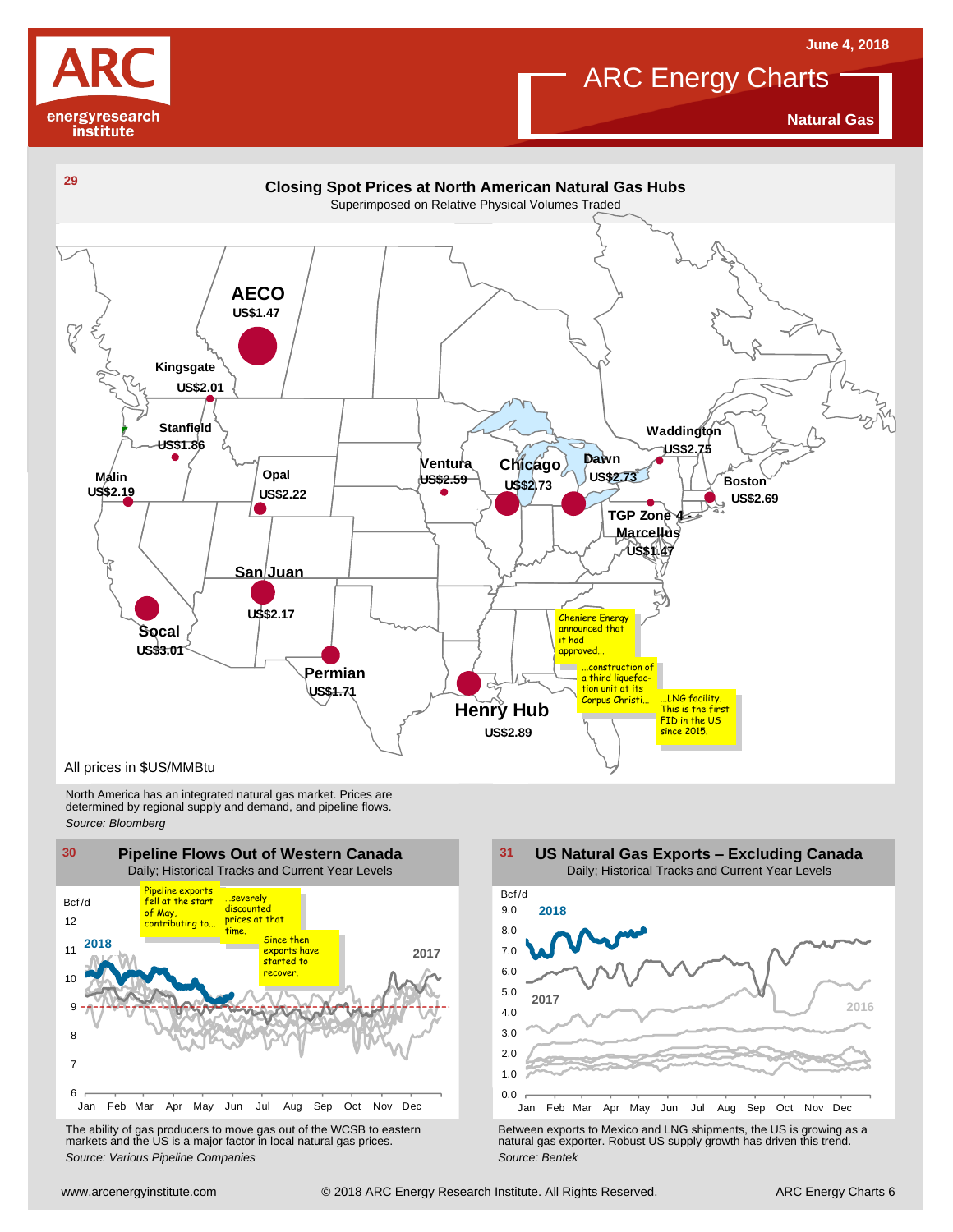

#### **Natural Gas**



Weekly natural gas demand is directly tied to the weather. The current year is in dark blue.



US production started ramping up in late 2007 and continues to grow year over year. *Source: Bentek*



Weekly gas storage reports provide a snapshot of supply and demand. The EIA reports changes in US natural gas inventories held in underground<br>Current year changes are represented by the blue line. "Source: U.S. Energy Info



Weekly natural gas demand is directly tied to the weather. The current Fortal US demand fluctuates between 60 Bcf/d in the summer and over 100<br>100 Bcf/d in the winter. Weather is the most important driver of consumption.<br>1 *Source: Bentek*



This includes receipts on the TCPL, Alliance, WestCoast and TransGas pipelines.

*Source: Various Pipeline Companies*

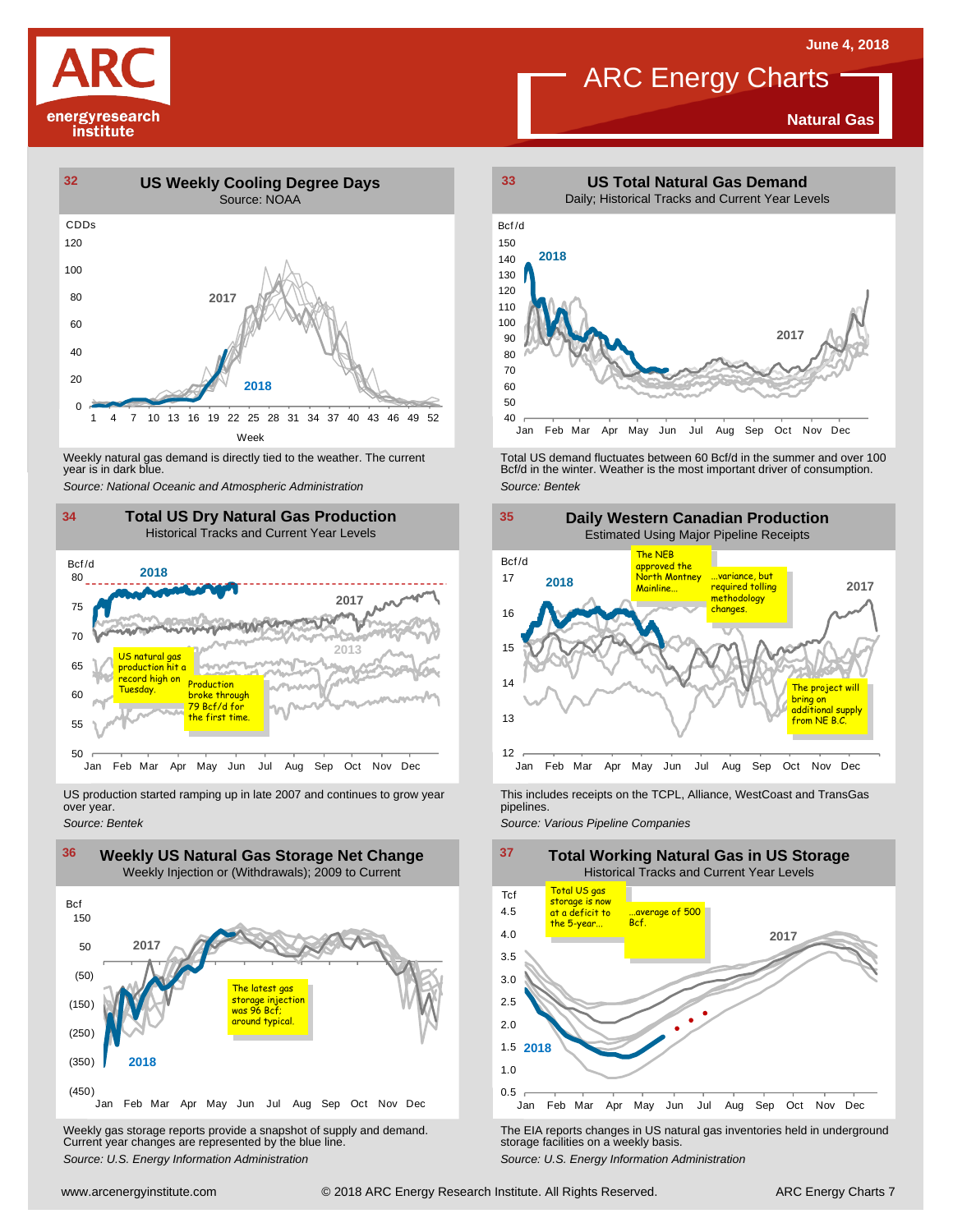

**Natural Gas and Other Indicators**



TransCanada Intra-AB Deliveries; Current Year and Historical Tracks



driven by new oil sands projects coming on line.



Unlike US drilling activity, Canadian rigs are dispatched seasonally. Capital allocation by operators is driven by views of future oil and gas prices. *Source: Baker Hughes* Tracking US gas drilling by major play provides insight into the composition of US gas supply and growth trends. *Source: Baker Hughes*



Land prices are an important component of F&D costs. In Alberta, sales of petroleum and natural gas rights are held every two weeks. *Source: Alberta Department of Energy*



Alberta natural gas demand has grown steadily in recent years, largely and the Canada's natural gas storage level provides a good metric if the country is christen by new oil sands projects coming on line.<br>Ariven by new oi



**2010 2011 2014**  $\Omega$  $\overline{2}$ 4 6 8 10 12 14 16 18 1 6 11 16 21 26 31 36 41 46 51 Week Well Completions (000s) **2016 2015 2018 2017** Well completions in the WCSB are up 6% year to date.

Relative year-over-year drilling activity is highlighted in this chart. Cumulative well completions for the current year are shown in blue. *Source: Daily Oil Bulletin/JWN*

#### **Canadian Cumulative Well Completions** Current Year *vs* Years Prior